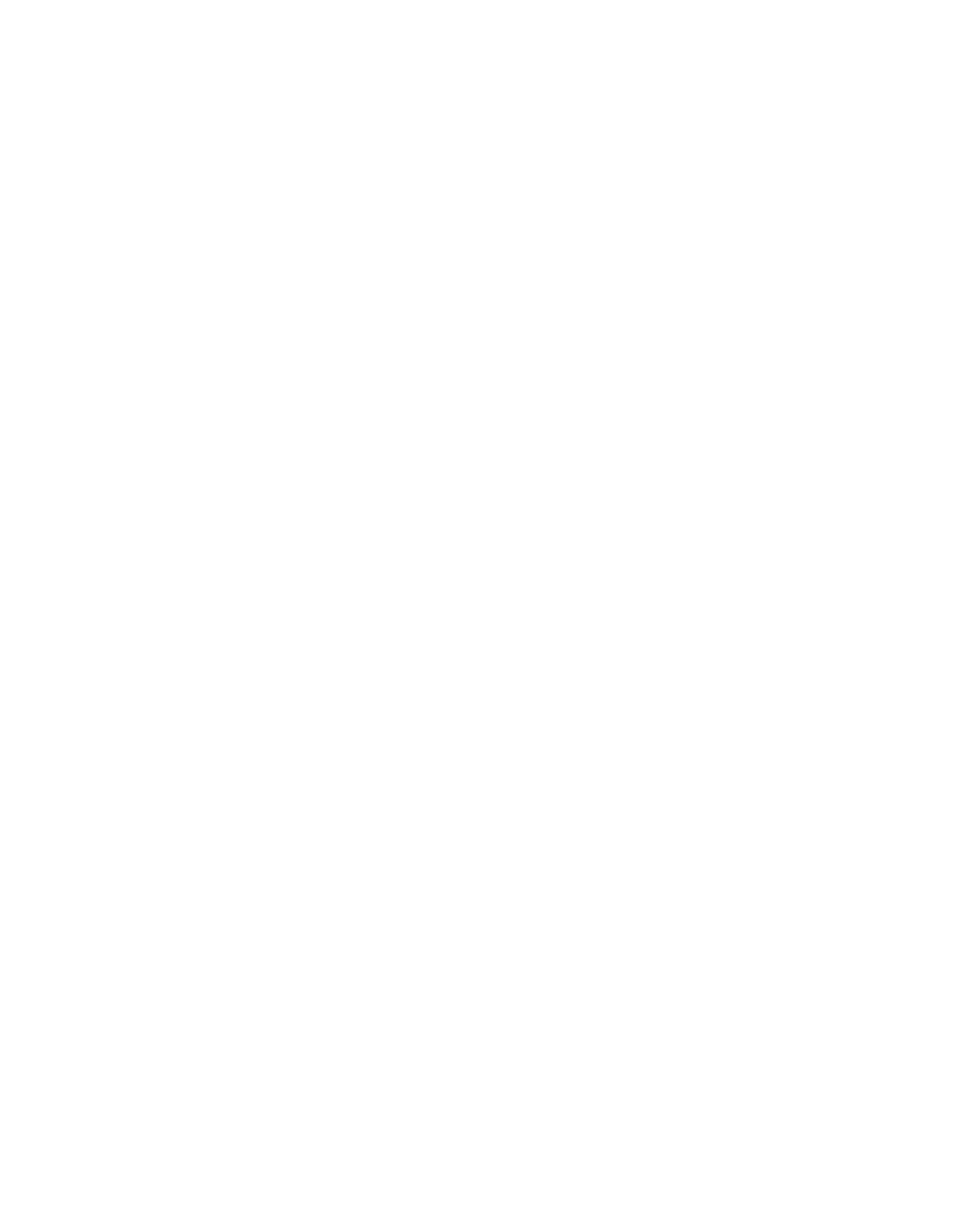## **PROJECT PREPARATORY TECHNICAL ASSISTANCE**

### **A. Justification**

1. The project preparatory technical assistance (TA) is needed to (i) reach a consensus among stakeholders on a project that will seek to change the concept of disability in Mongolia from a medical to a social approach, (ii) tackle sensitive issues such as reforming social welfare benefits for persons with disabilities (PWD), (iii) collect data on PWD that are not readily available and are needed to plan the project and determine a reliable baseline, (iv) bring in international best practices to improve project design, and (v) carry out assessments and analyses to prepare the report and recommendation of the President.

## **B. Major Outputs and Activities**

2. The TA will carry out a detailed situation and gap analysis for each of the TA outputs (early diagnostic, service delivery, improved accessibility, improved employability and strategic development). Based on the analysis and the participatory process described below, the TA will design an appropriate project design, including rationale; description of outputs; financing and investment plan; detailed costing, procurement plan, consultant selection, and implementation arrangements; safeguards due diligence and mitigation measures; risk and mitigation measures; legal assurances required; and a design and monitoring framework. Technical reports will be produced for each output in line with the terms of reference of the TA consultants. The TA will also develop a project administration manual, an operational manual detailing each project activity, a development coordination matrix, a financial and economic analysis, a financial management and procurement capacity assessment of the Ministry of Population Development and Social Protection (MPDSP), detailed project costing, a gender analysis and plan, an environmental assessment and environmental plan as required, architectural drawings and design, a poverty and social analysis, a summary poverty reduction and social strategy, and a risk assessment and management plan.

3. Using a participatory consultative approach, the TA consultants will work closely with, and report to designated focal points of the executing and implementing agencies, the multisectoral working group, and possible subgroups set up for the preparation of the project. Civil society and international development partners involved in disability issues will be actively involved during TA processing and implementation. A set of participatory and consultative stakeholder workshops will be organized (i) at the beginning of TA implementation to gather initial inputs for the work to be carried out under the TA, and (ii) towards the midterm of TA implementation to report on the work accomplished and agree on an initial project design and monitoring framework. A series of focus group discussions and key informant interviews will be organized with actors in the disability sector, including PWD, community members, and local and central government officials.

4. The major outputs and activities are summarized in Table A4.1.

| Table A4.1: Summary of Major Outputs and Activities |                        |                      |                        |
|-----------------------------------------------------|------------------------|----------------------|------------------------|
| <b>Expected</b>                                     |                        |                      | <b>Expected</b>        |
| <b>Major Activities</b>                             | <b>Completion Date</b> | <b>Major Outputs</b> | <b>Completion Date</b> |
| Initial assessment                                  | l April 2015           | Inception report     | II April 2015          |
| First participatory workshop                        | II April 2015          | Workshop report      | III April 2015         |
| Inception mission                                   | II April 2015          | Inception MOU        | III April 2015         |
| Second participatory workshop                       | July 2015              | Workshop report      | <b>II July 2015</b>    |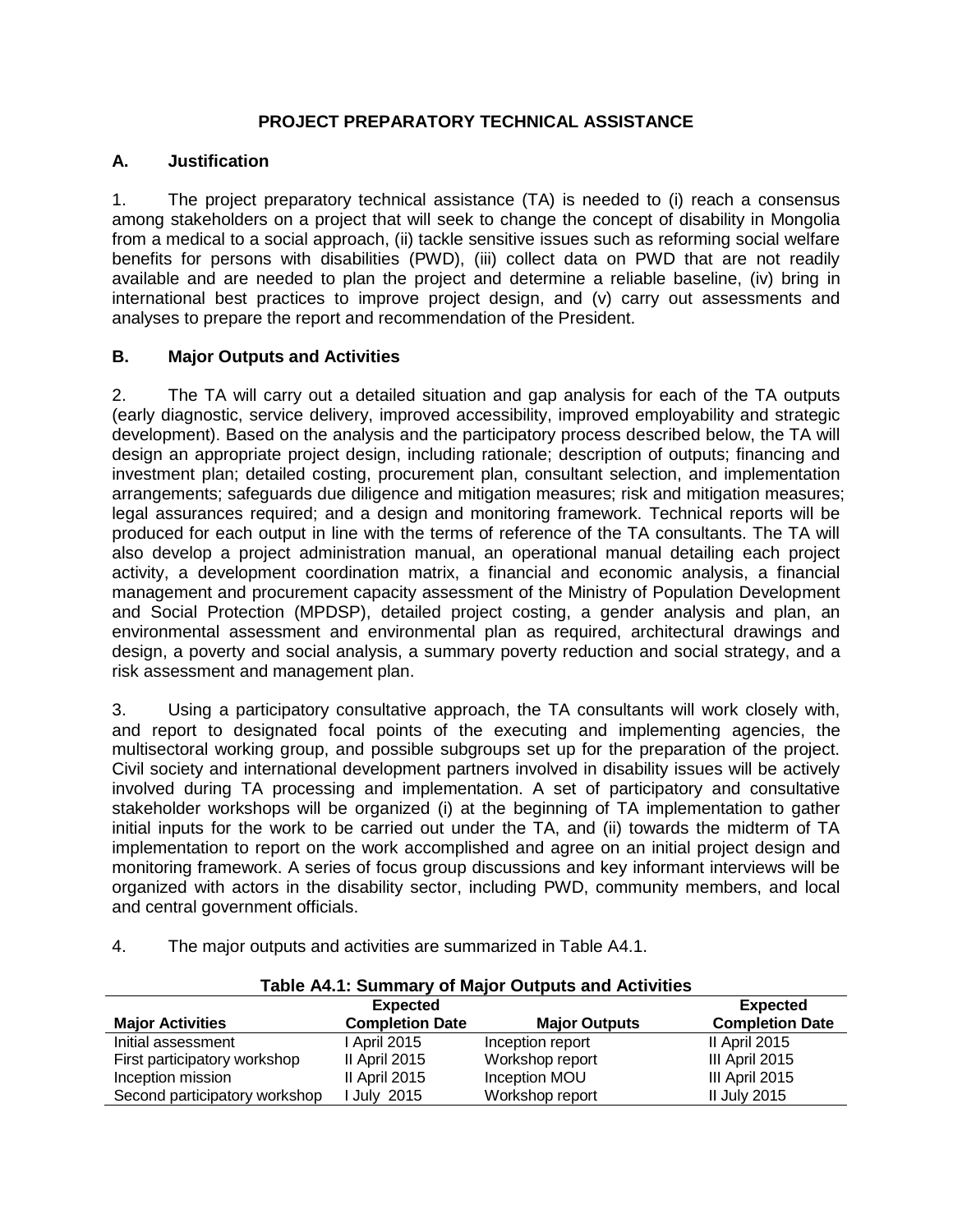| <b>Major Activities</b>                          | <b>Expected</b><br><b>Completion Date</b> | <b>Major Outputs</b>                                             | <b>Expected</b><br><b>Completion Date</b> |
|--------------------------------------------------|-------------------------------------------|------------------------------------------------------------------|-------------------------------------------|
| Midterm review mission                           | <b>I July 2015</b>                        | <b>MOU</b><br>midterm review<br>and<br>midterm report as per TOR | II July 2015                              |
| mission/tripartite<br>review<br>Final<br>mission | 1 August 2015                             | Draft final report as per TOR                                    | I August 2015                             |

MOU = memorandum of understanding, TOR = terms of reference. Source: Asian Development Bank.

#### **C. Cost Estimate and Proposed Financing Arrangement**

5. The TA is estimated to cost \$1,200,000 equivalent of which \$1,000,000 equivalent will be financed on a grant basis by the Japan Fund for Poverty Reduction, administered by the Asian Development Bank (ADB). The government has agreed to provide \$200,000 counterpart support in kind. The detailed cost estimates are presented in Table A4.2.

#### **Table A4.2: Cost Estimates and Financing Plan** (\$'000)

| <b>Item</b> |                                                             | <b>Total Cost</b> |
|-------------|-------------------------------------------------------------|-------------------|
|             | Japan Fund for Poverty Reduction <sup>a</sup>               |                   |
| 1.          | Consultants                                                 |                   |
|             | Remuneration and per diem<br>a.                             |                   |
|             | International consultants (24 person-months)                | 570.0             |
|             | National consultants (28 person-months)<br>Îİ.              | 90.0              |
|             | International and local travel<br>b.                        | 75.0              |
|             | Reports and communications<br>c.                            | 20.0              |
| 2.          | Equipment (computer, printer, etc.) <sup>b</sup>            | 10.0              |
| 3.          | Workshops, training, seminars, and conferences <sup>c</sup> | 60.0              |
|             | <b>Facilitators</b><br>a.                                   | 5.0               |
|             | b.<br>Training program                                      | 55.0              |
| 4.          | Surveys                                                     | 60.0              |
| 5.          | Miscellaneous administration and support costs <sup>°</sup> | 20.0              |
| 6.          | Representative for contract negotiations                    | 5.0               |
| 7.          | Contingencies                                               | 90.0              |
|             | Total                                                       | 1,000.0           |

Notes:

The total cost of the technical assistance (TA) amounts to an equivalent of \$1,200,000, of which proposed contributions from the Japan Fund for Poverty Reduction are presented in the table above. The government will provide counterpart support in the form of office accommodation, remuneration and per diem of counterpart staff, administrative support, and other in-kind contributions. The value of government contribution is estimated to account for 17.0% of the total TA cost.

Administered by the Asian Development Bank.

<sup>b</sup> Equipment (will be at the disposal of the consultants during TA implementation and turned over to the executing agency upon completion of TA activities).

| Type                                                                                                        | Quantity    | $Cost($ \$) |  |
|-------------------------------------------------------------------------------------------------------------|-------------|-------------|--|
| Computer                                                                                                    | 4           | 4.000       |  |
| Printer                                                                                                     |             | 1.000       |  |
| Photocopier                                                                                                 |             | 4.000       |  |
| Small office equipment                                                                                      | Various     | 1.000       |  |
| Workshops, training, seminars, and conferences; includes translation and interpretation for special events. |             |             |  |
| <b>Purpose</b>                                                                                              | Venue       |             |  |
| Participatory planning 1                                                                                    | Ulaanbaatar |             |  |
| Participatory planning 2                                                                                    | Ulaanbaatar |             |  |
| Decision-makers seminar                                                                                     | Ulaanbaatar |             |  |
| Final workshop                                                                                              | Ulaanbaatar |             |  |

d Includes translation and interpretation for special events.

Source: Asian Development Bank.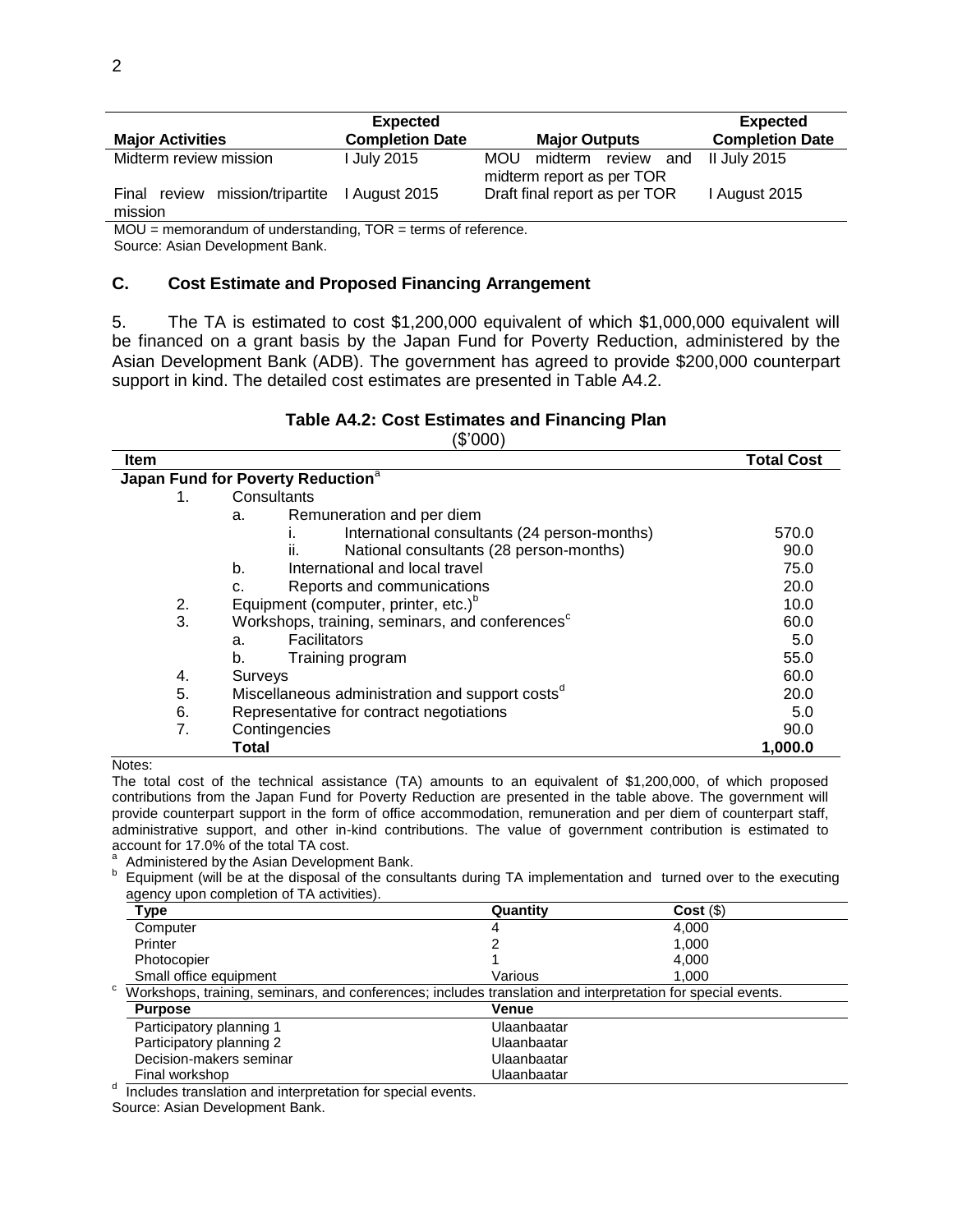#### **D. Consulting Services**

6. ADB will engage a consulting firm to provide a team of national consultants (28 personmonths) and international consultants (24 person-months), who will report to MPDSP and ADB. The entity will be recruited in accordance with ADB's Guidelines on the Use of Consultants (2013, as amended from time to time) using a simplified technical proposal and quality- and cost-based selection with the standard ratio of 80:20.

|                                                            | International        | <b>National</b>      |
|------------------------------------------------------------|----------------------|----------------------|
| <b>Positions</b>                                           | <b>Person-months</b> | <b>Person-months</b> |
| Strategy development specialists                           |                      |                      |
| Experts on service delivery for children with disabilities |                      |                      |
| Employment specialists for persons with disabilities       |                      |                      |
| Disability classification specialists                      |                      |                      |
| Media experts                                              |                      |                      |
| Poverty, social, and gender specialists                    |                      |                      |
| Financial and economic specialists                         |                      |                      |
| Procurement specialist                                     |                      |                      |
| <b>Environmental specialists</b>                           |                      |                      |
| Architects/designers                                       |                      |                      |
| Total<br>. .<br>$\sim$ $\sim$ $\sim$<br>$\sim$ $\sim$      | 24                   | 28                   |

Source: Asian Development Bank.

7. The outline terms of reference for the TA consultants are described in paras. 8–17.

8. **Strategy development specialists** (international, 5 person-months; national, 5 personmonths). The international consultant will have a postgraduate degree in social sciences with 10 years of experience in strategy development, rights of PWD, and project development in the area of disability. The national consultant will have a degree in social sciences with 8 years of experience in project development. The consultants will serve as team and deputy team leader respectively to guide, coordinate, and supervise the inputs of each individual consultant in the team and take the responsibility for delivering all the TA outputs. The consultants will also be responsible for the following aspects: early diagnosis, awareness and attitude change, reform of the welfare system, assessment of constraints to providing care to persons with mental disabilities, providing advice on disability-friendly transportation, examining causes of poor enforcement, and suggesting recommendations to strengthen the enforcement mechanism, and a comprehensive disability strategy.

9. **Experts on service delivery for children with disabilities (CWD)** (international, 5 person-months; national, 5 person-months). The international expert will have postgraduate degrees in social sciences with 10 years of experience in working on service delivery for CWD/PWD. The national expert will have a degree in social sciences with 8 years of experience in health or education systems development. The experts will cover the following: interactive parents–children–facilitator models, concept of model rehabilitation and development centers for CWD/PWD, service delivery for social workers, and living arrangements for orphans.

national, 4 person-months). The international expert will have a graduate degree in economics mational, I person monthly. The international expert will have a graduate degree in coorienties<br>with 8 years of experience in labor markets and a focus on PWD. The national expert will be a 10. **Employment specialists for persons with disabilities** (international, 3 person-months; graduate degree in economics or a related field with experience in the labor market and social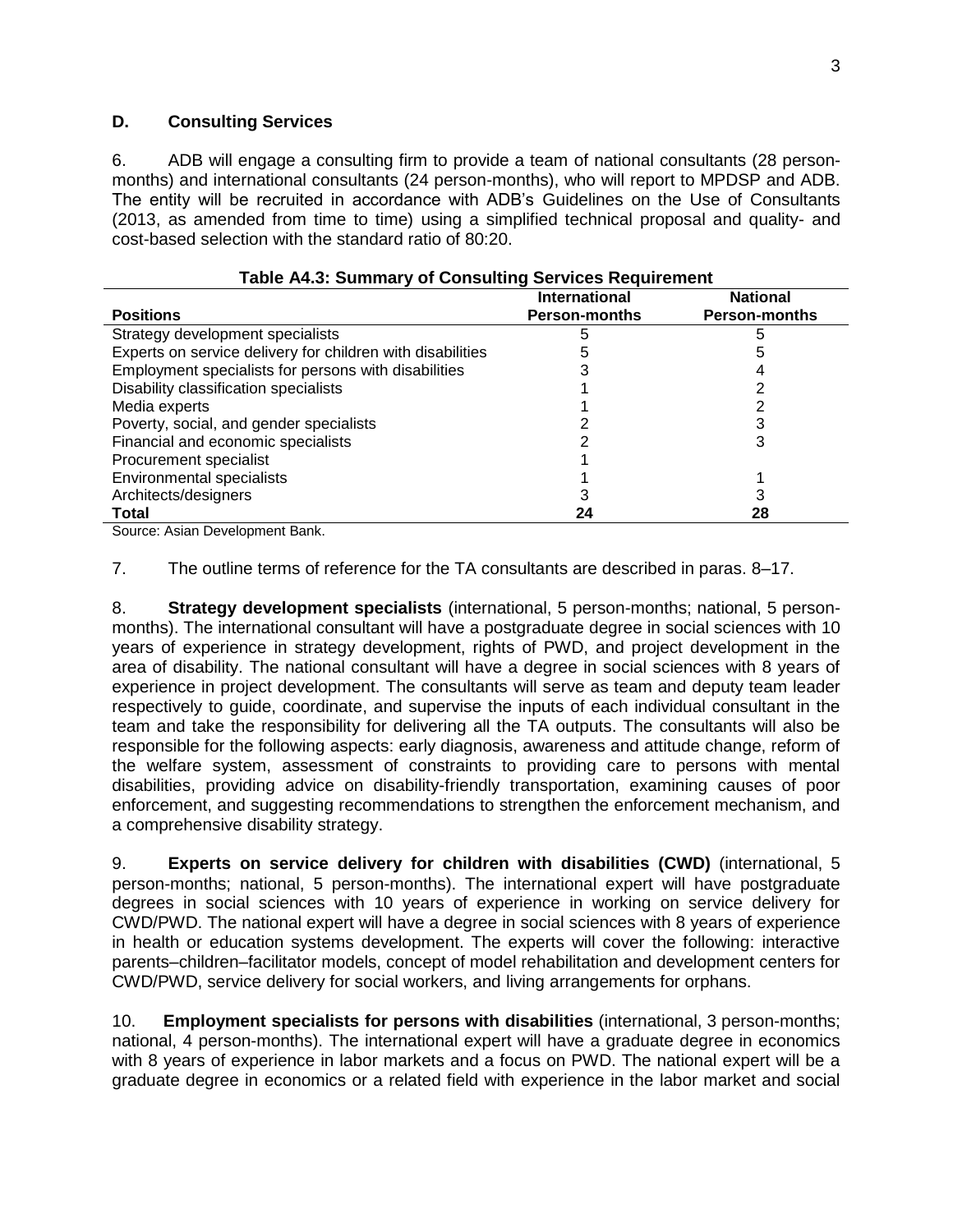sciences. The specialists will be in charge of setting up skills development models for PWD, and work on inclusive business with companies and strengthened job brokerage for PWD.

11. **Disability classification specialists** (international 1 person-month; national, 2 personmonths). The international specialist will have a graduate degree in medical sciences or related fields with 5 years working experience with the International Classification of Functioning, Disability and Health. The national specialist will have a degree in economics or social sciences and at least 3 years of experience in identification of PWD. The specialists will assess the current disability classification system, and recommend a road map to introduce the International Classification of Functioning, Disability and Health system based on needs and available resources.

12. **Media experts** (international, 1 person-month; national, 2 person-months). The international media expert will be experienced in media for social sectors and preferably have some experience working on advocacy for PWD. The national expert will have 5 years of experience with Mongolian media and basic experience in the social sector. The experts will prepare a detailed media plan to create awareness and advocate for attitude change towards CWD/PWD. The experts will also develop a short video on disability in Mongolia during TA implementation.

13. **Poverty, social, and gender specialists** (international, 2 person-months; national, 3 person-months). The international specialist will have postgraduate degrees in social sciences or related fields with 8 years of relevant experience. The national specialist will have 5 years of relevant professional experience. The specialists will (i) conduct the poverty and social analysis of the project, in accordance with ADB requirements; (ii) prepare the summary poverty reduction and social strategy; (iii) prepare a gender analysis and gender action plan, in accordance with ADB policies; (iv) verify the C category of the project for resettlement and indigenous peoples safeguards; (v) collect baseline data of basic sex-disaggregated data as required in the DMF; (vi) organize focus group discussions with stakeholders during project preparation to collect their views, suggestions, and expectations regarding proposed reforms, project design, and implementation; and (vii) incorporate findings/recommendations into project design and actions.

14. **Financial and economic specialist**s (international, 2 person-months; national, 3 person-months). The international specialist will have a graduate degree in business, finance, or economics and will have 10 years of experience in project financial and economic analysis. The national specialist will have a degree in business, finance, or economics with 5 years of experience in project financial management. The consultants will conduct a financial analysis of the project in order to satisfy ADB's financial due diligence requirements by (i) preparing detailed cost estimates, a financing plan and a financial analysis, in accordance with ADB's *Guidelines for Financial Management and Analysis of Projects (2005)* and *Financial Due Diligence Methodology Note (2009);* (ii) conducting the economic analysis for the project in accordance with ADB's *Guidelines for Economic Analysis of Projects* and other relevant policies and guidelines; (iii) undertake a financial management capacity assessment of the executing agency for the Project in accordance with ADB's Guidelines for ADB's FMAQ and *Financial*  Management and Analysis of Projects Guidelines - 2005<sup>1</sup>; and (iv) train staff of MPDSP on financial management and ADB's disbursement procedures.

The specialists will also (i) analyze the design of the funds flow and disbursement mechanisms for the ensuing<br>The specialists will also (i) analyze the design of the funds flow and disbursement mechanisms for the ensuing project, based on the financial management assessment of the executing/implementing agencies; and (ii) identify any further capacity building (financial management and ADB's disbursement procedures) that will be necessary for the project, based on the results of the financial management assessment.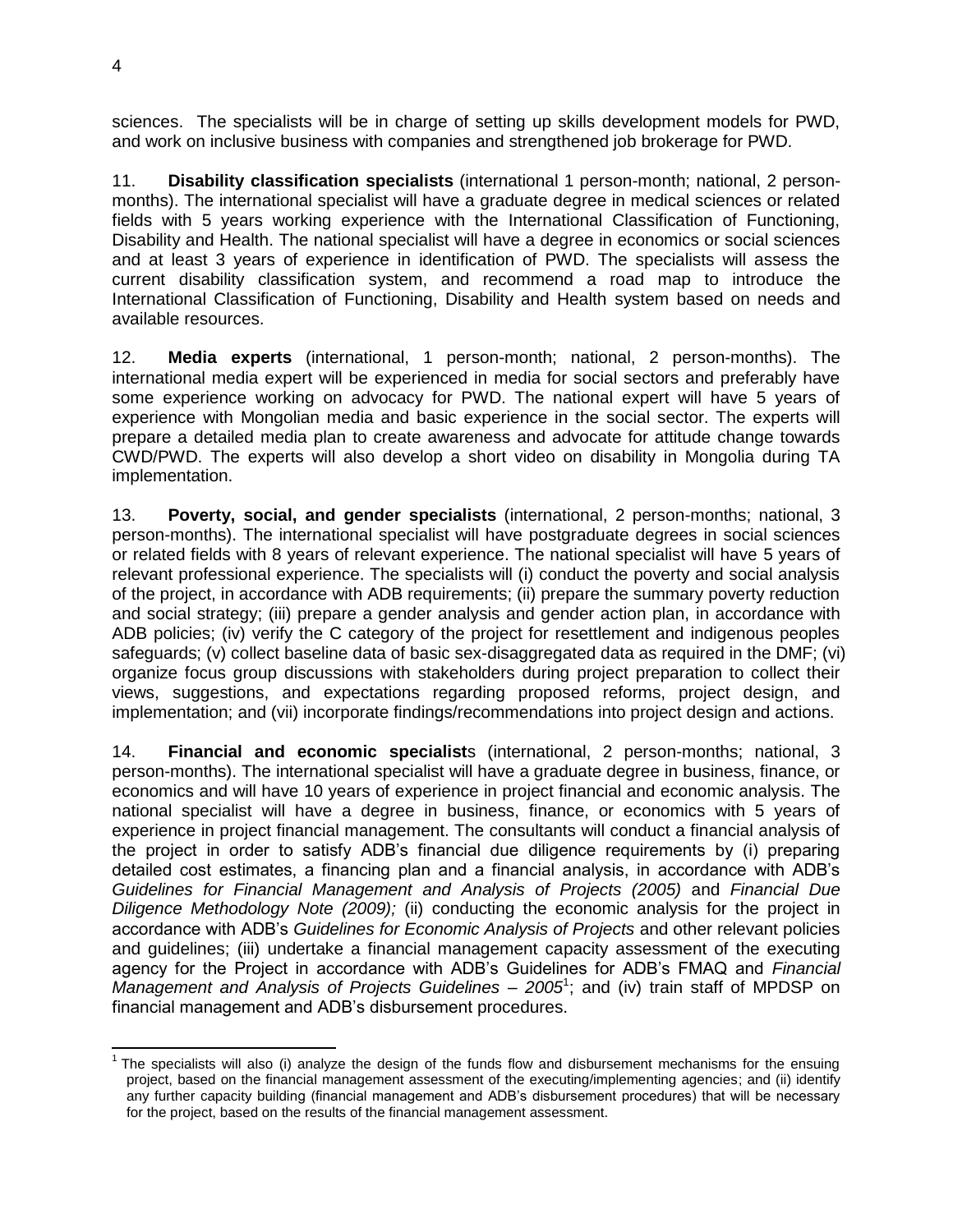15. **Procurement specialist** (international, 1 person-month). The specialist will have 8 years of experience in international procurement. The consultant will (i) prepare the project procurement plan in cooperation with other consultants designing the project; (ii) undertake a procurement capacity assessment of the executing agency for the project in accordance with ADB's guidelines; (iii) prepare draft mode procurement bidding documents and specifications for contract packages; (iv) prepare consultant recruitment documentation (advertisement, request for proposals, screening and selection, and sample contracts; and (v) conduct procurement training for staff of MPDSP and the Ministry of Health and Ministry of Labor to understand requirements of ADB procurement policies and guidelines.

16. **Environmental specialists** (international, 1 person-month; national, 1 person-month). The international specialist will have 10 years of experience in conducting project environmental assessment, with working experience in projects of multilateral development banks implemented in Mongolia. The national specialist will have at least 8 years of experience in environmental assessment in Mongolia. The consultant will provide guidance and support to the executing agency in ensuring compliance with the Mongolian Law on Environmental Impact Assessment (1998, amended 2002). This will include the preparation of a request for a general environmental impact assessment to the Ministry of Nature, Environment and Green Development. If requested by the ministry, the consultant will help recruit a national accredited firm to conduct a detailed environment impact assessment for the project. The consultant will also help prepare a generic environmental management plan including a grievance redress mechanism for the construction of rehabilitation and development centers for CWD/PWD, to be incorporated into the project administration manual and civil works contracts. The consultant will consult with, and support the other TA experts (the architects/designers; experts on service delivery for CWD; and poverty, gender, and social development specialists) to ensure that (i) rehabilitation and development centers for CWD/PWD are designed and constructed in compliance with universal design requirements, and green and energy-efficient building design principles; and (ii) institutional strengthening of the Ministry of Roads and Transportation under project output 3.2 includes the promotion of disability-friendly and energy-efficient public transportation facilities (bus stations, buses). $<sup>2</sup>$ </sup>

17. **Architects/designers** (international, 3 person-months; national, 3 person-months). The experts will be certified architects/designers with at least 8 years of experience in the establishment of modern rehabilitation and development facilities for CWD/PWD. The experts will conceptualize and design the facilities, ensure compliance with universal design and green building principles, prepare the architectural and engineering drawings, and develop downstream terms of reference (construction company, construction monitoring, equipment procurement).

# **E. Implementation Arrangements**

18. The TA will be implemented over 11 months from 1 January 2015 to 30 November 2015. The MPDSP will be the executing agency for the TA. No project management unit will be established. The government has agreed to provide \$200,000 counterpart support in kind for provision of office accommodation, communication facilities for consultants, remuneration and per diem of counterpart staff and administrative support. The proceeds of the TA will be

The views expressed herein are those of the consultant and do not necessarily represent those of  $\mathcal{A}$ For the latter, the consultant shall liaise with the TA team in charge of Project 1 of the Enties and the latter, the consultant shall liaise with the TA team in charge of Project 1 of the Urban Transport Development Investment Program to ensure that bus stations to be constructed in Project 1 and trolleybuses to be procured in Project 2 and 3, will comply with universal design principles and national pollution control standards. (ADB. 2012. Report and Recommendation of the President to the Board of Directors: *Proposed Multitranche Financing Facility to Mongolia for the Urban Transport Development Investment Program*. Manila.)